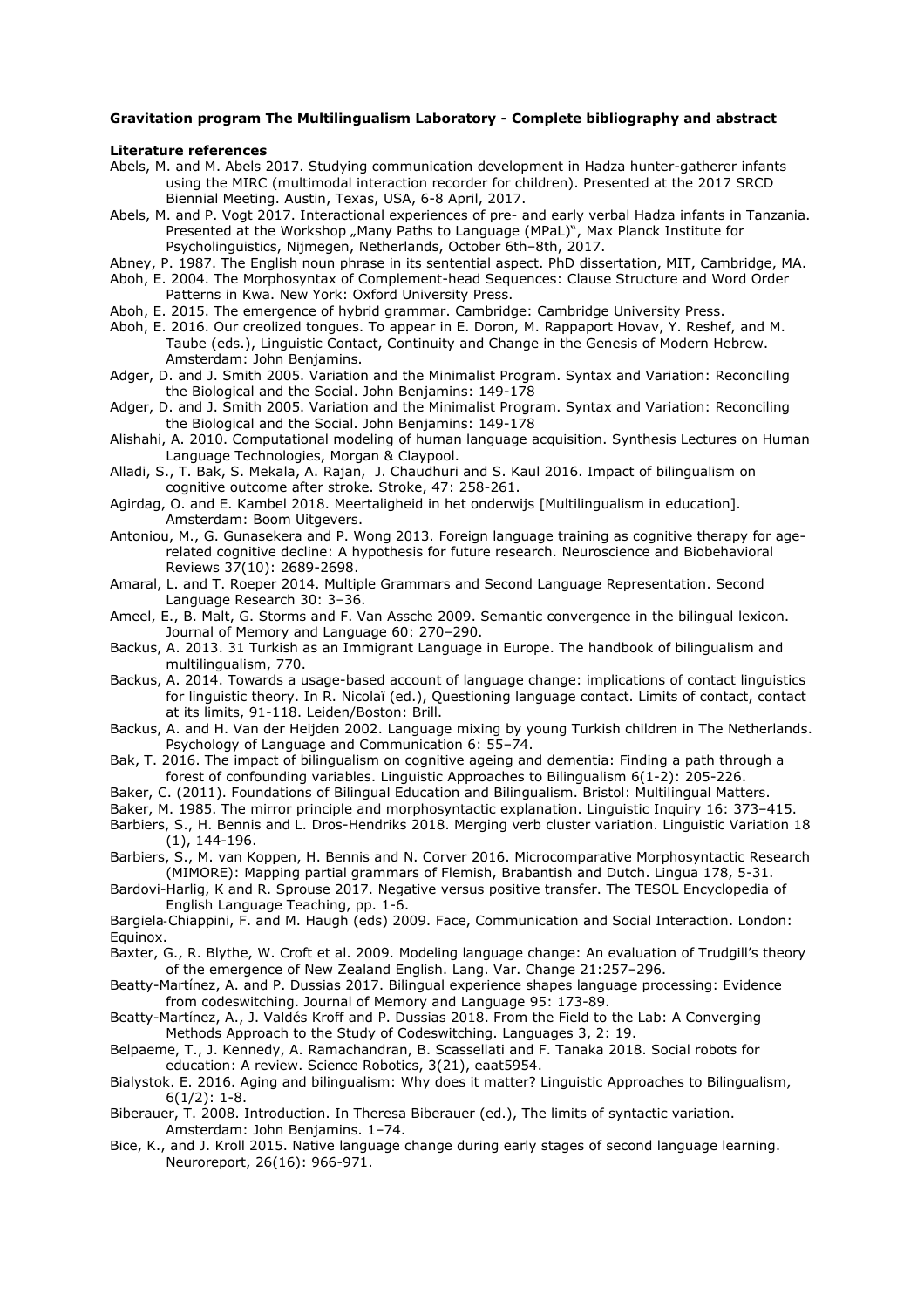- Bird, S., F. Hanke , O. Adams and H. Lee 2014. Aikuma: A mobile app for collaborative language documentation. In Proceedings of the 2014 Workshop on the Use of Computational Methods in the Study of Endangered Languages (pp. 1–5).
- Blokzijl, J, M. Deuchar and M. Parafita Couto 2017. Determiner asymmetry in mixed nominal constructions: The role of grammatical factors in data from Miami and Nicaragua. Languages 2,4: 20.
- Blom, E. and J. Paradis 2015. Sources of individual differences in the acquisition of tense inflection by English second language learners with and without Specific Language Impairment. Applied Psycholinguistics, 36(4), 953-976).
- Boersma, P. and S. Hamann 2008. The evolution of auditory dispersion in bidirectional constraint grammars. Phonology 25: 217–270.
- Boersma, P., T. Benders and K. Seinhorst 2013. Neural networks for phonology and phonetics. Manuscript, University of Amsterdam.

[http://www.fon.hum.uva.nl/paul/papers/BoeBenSei37.pdf].

Bošković, Ž. 2008. What will you have, DP or NP? Proceedings of NELS 37: 101–114.

Briscoe, E. 2000. Evolutionary perspectives on diachronic syntax. In Diachronic Syntax: Models and Mechanisms, S. Pintzuk, G. Tsoulas, and A. Warner, eds. Oxford, U.K.: Oxford University Press, 75–108.

- Cahana-Amitay, D. and M. Albert 2014. Brain and language: Evidence for neural multifunctionality. Behavioral Neurology 2014: 1-16.
- Campbell-Kibler, K. 2010. New directions in sociolinguistic cognition. University of Pennsylvania Working Papers in Linguistics, 15(2), 5.
- Carter, D., M. Deuchar, P. Davies and M. Parafita Couto 2011. A systematic comparison of factors affecting the choice of matrix language in three bilingual communities, Journal of Language Contact 4(2): 153-183.
- Castro Ferreira, T., E. Krahmer S. Wubben 2016. Towards more variation in text generation: Developing and evaluating variation models for choice of referential form. In Proceedings of the 54th Annual Meeting of the Association for Computational Linguistics (Volume 1: Long Papers) (Vol. 1, pp. 568-577).
- Cheng, L. and R. Sybesma 1999. Bare and not-so-bare nouns and the structure of NP. Linguistic Inquiry 30: 509–542.
- Chierchia, G. 1998. Reference to Kinds across Languages. Natural Language Semantics, 6, 339-405.
- Chomsky, N. 1965. [Aspects of the Theory of Syntax,](https://books.google.com/books?id=u0ksbFqagU8C) Cambridge, Massachusetts: MIT Press
- Chomsky, N. 1965. Aspects of the theory of syntax. Cambridge, Mass.: MIT Press.
- Christiansen, M. and S. Kirby 2003. Language Evolution: The Hardest Problem in Science? In M. H. Christiansen & S. Kirby (Eds.), Language Evoluction (pp. 1-15). Oxford: Oxford University Press.
- Christoffels, I., C. Firk and N. Schiller 2007. Bilingual language control: An event-related brain potential study. Brain Research 1147: 192-208.
- Cinque, G. 1999. Adverbs and functional heads: A cross-linguistic perspective. New York: Oxford University Press.
- Clark, H. 1996. Communities, commonalities, and communication. In J. J. Gumperz & S. C. Levinson (Eds.), Rethinking linguistic relativity (pp. 324-358). Cambridge: Cambridge University Press.
- Clark, H. and S. Brennan 1991. Grounding in communication. In Lauren Resnick, Levine B., M. John, Stephanie Teasley & D. (eds.), Perspectives on Socially Shared Cognition. American Psychological Association. Pp. 13--1991.
- Clark, H. and M. Krych 2004. Speaking while monitoring addressees for understanding. Journal of Memory and Language, 50(1), 62-81. doi:10.1016/j.jml.2003.08.004
- Cohen, A. 2014. Strategies in learning and using a second language. London: Routledge.
- Corver, N. 2013. Lexical categories and (extended) projection. In: M. den Dikken (ed.), The Cambridge Handbook of Generative Syntax, Cambridge: Cambridge University Press. 353–424.
- Cummins, J. 2008. Teaching for transfer: challenging the two solitudes assumption in bilingual education. In. J. Cummins & N.H. Hornberger (eds.) Encyclopedia of Language and Education, 2nd edition, Volume 5: Bilingual education.
- Dąbrowska, E. 2012. Different speakers, different grammars: Individual differences in native language attainment. Linguistic Approaches to Bilingualism, 2(3), 219-253.
- De Boer, B. and P. Vogt 1999. . Emergence of speech sounds in changing populations. In European Conference on Artificial Life (pp. 664-673). Springer, Berlin, Heidelberg.
- De Bot, K. 2008. The imaging of what in the multilingual mind? Second Language Research, 24(1):111-133.
- Daelemans, W., and A. Van den Bosch 2005. Memory-based language processing. Cambridge, UK: Cambridge University Press.
- De Houwer, A. 2007. Parental language input patterns and children's bilingual use. Applied Psycholinguistics, 28, 411-424.
- De Pisapia, N. and T. Braver 2006. A model of dual control mechanisms through anterior cingulate and prefrontal cortex interactions. Neurocomputing, 60, 1322-1326.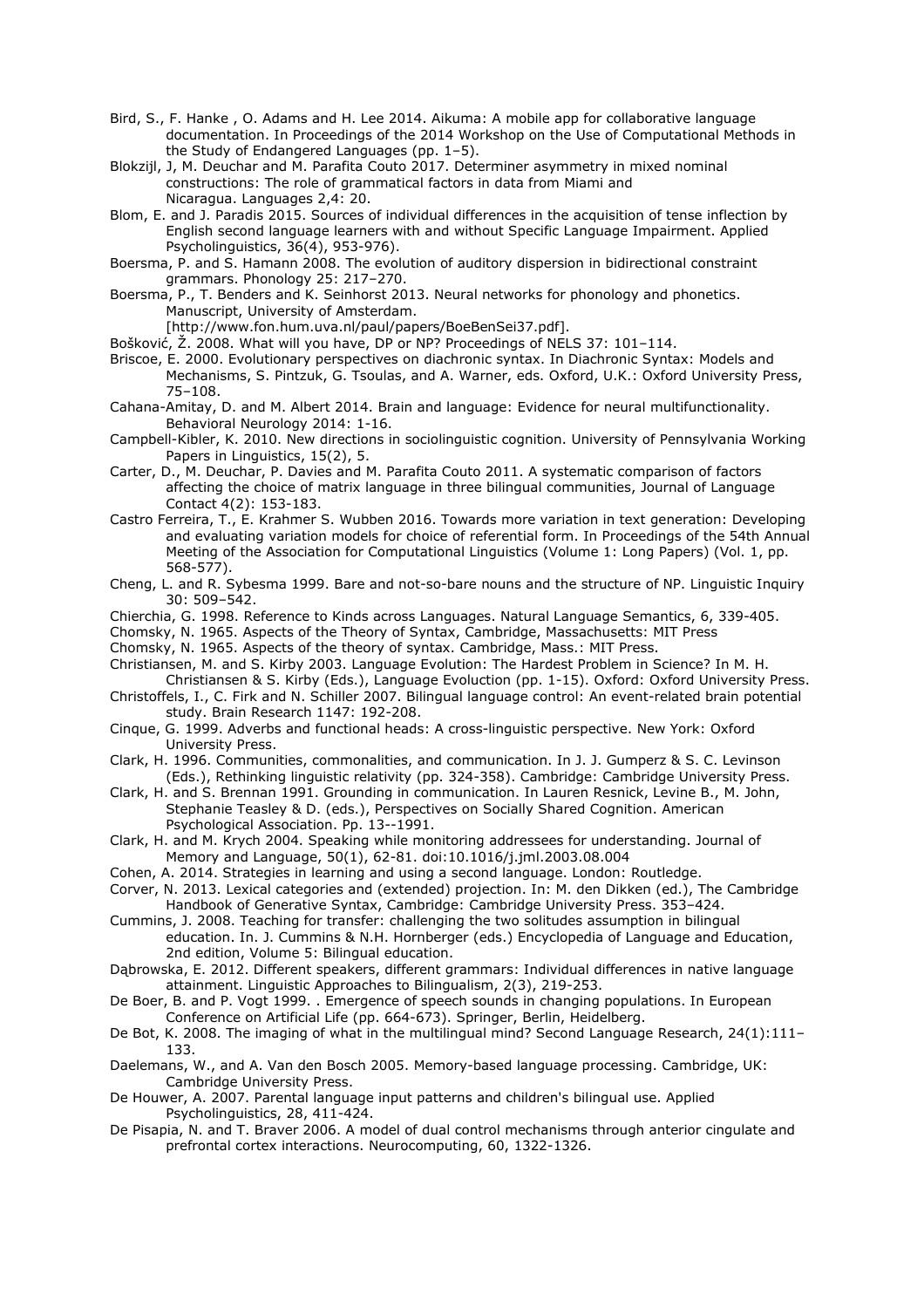- De Vries, M. 2012. Parenthetical main clauses or not? On appositives and quasi-relatives. In L. Aelbrecht, L. Haegeman & R. Nye (eds.), Main Clause Phenomena: New Horizons. Amsterdam: John Benjamins. 177–201
- De Wit, J., T. Schodde, B. Willemsen, K. Bergmann, M. de Haas, S. Kopp, E. Krahmer and P. Vogt 2018. The Effect of a Robot's Gestures and Adaptive Tutoring on Children's Acquisition of Second Language Vocabularies. In Proceedings of the 2018 ACM/IEEE International Conference on Human-Robot Interaction (pp. 50-58). ACM.
- Deuchar, M. 2012. Code-switching. In C. A. Chapelle (Ed.), Encyclopedia of applied linguistics (pp. 675– 664). New York: Wiley.
- Deuchar, M., K. Donnelly and C. Piercy 2016. "Mae pobl monolingual yn minority": Factors favouring the production of code-switching by Welsh-English bilingual speakers. In Durham, M. and J. Morris (eds). Sociolinguistics in Wales. Basingstoke: Palgrave MacMillan, pp. 209-240.
- Dijkstra, T. and W. Van Heuven 2002. The achitecture of the bilingual word recognition system: From identification to decision. Bilingualism: Language and Cognition 5(3): 175-197.
- Dijkstra, T., H. Van Jaarsveld and S. Ten Brinke 1998. Interlingual homograph recognition: Effects of task demands and language intermixing. Bilingualism: Language and Cognition 1(1): 51-66.
- Dijkstra, T., E., E. De Bruijn, H. Schriefers and S. Ten Brinke 2000. More on interlingual homograph recognition: Language intermixing versus explicitness of instruction. Bilingualism: Language and Cognition 3(1): 69-78.
- Dragojevic, M. and H. Giles 2016. I don't like you because you're hard to understand: The role of processing fluency in the language attitudes process.
- Egger, F., A. Conzelmann and M. Schmidt 2018. The effect of acute cognitively engaging physical activity breaks on children's executive functions: Too much of a good thing? Psychology of Sport & Exercise 36: 178-186.
- Feitsma, A. 1989. Changes in the Pronunciation of Frisian under the Influence of Netherlandic. In Deprez, K. (ed.), Language and Intergroup Relations in Flanders and in the Netherlands. Dordrecht: Foris Publications, 181-193.
- Frijns, C., S. Sierens, K. van Gorp, L. Sercu, P. van Avermaet and M. Devlieger 2011. 't is goe, juf, die spreekt mijn taal! Literatuurstudie praktijkgericht onderwijsonderzoek in opdracht van de Vlaamse OnderwijsRaad (Vlor).Vlaamse Onderwijsraad.
- Fromkin, V., R. Rodman and N. Hyams 2018. An Introduction to Language. Cengage Learning.
- Ganushchak, A., R. Verdonschot and N. Schiller 2011. When leaf becomes neuter: event-related potential evidence for grammatical gender transfer in bilingualism. NeuroReport 22(3): 106-110.
- Gatt, A., and E. Krahmer 2018. Survey of the State of the Art in Natural Language Generation: Core tasks, applications and evaluation. Journal of Artificial Intelligence Research, 61, 65-170.
- Gardner-Chloros, P. 2009. Code-switching. Cambridge: Cambridge University Press.
- Garrett, P. 2010. Attitudes to Language (Key Topics in Sociolinguistics). Cambridge: Cambridge University Press.
- Geeraerts, D., G. Kristiansen and Y. Peirsman (2010). Advances in Cognitive Sociolinguistics. Berlin & New York: Mouton De Gruyter.
- Gershman, S., J. Horvitz and J. Tenenbaum 2015. Computational rationality: a converging paradigm for intelligence in brains, minds and machines. Science 349: 273–278.
- Ginzburg, J. and M. Poesio 2016. Grammar Is a System That Characterizes Talk in Interaction. Frontiers in Psychology, 7, 1938.<http://doi.org/10.3389/fpsyg.2016.01938>
- Glenberg, A. 2010. Embodiment as a unifying perspective for psychology. Wiley Interdisciplinary Reviews: Cognitive Science, 1(4), 586-596.
- Grainger, K. and S. Mills 2016. Directness and indirectness across cultures. Basingstoke: Palgrave Macmillan.
- Greenwald, A., D. McGhee and J. Schwartz 1998. Measuring individual differences in implicit cognition: the implicit association test. Journal of personality and social psychology, 74(6), 1464.
- Gries, S. and S. Deshors 2014. Using regressions to explore deviations between corpus data and a standard/target: two suggestions. Corpora, 9(1), 109-136.
- Gries, S. and A. Stefanowitsch 2004. Extending collostructional analysis: A corpus-based perspective onalternations'. International journal of corpus linguistics, 9(1), 97-129.
- Griffiths, C. and R. Oxford 2014. Language learning strategy research in the twenty-first century: Insights and innovations. Special issue of System, 43.
- González-Vilbazo, K., Bartlett L., S. Downey, S. Ebert, J. Heil, B. Hoot, B. Koronkiewicz and S. Ramos 2013. Methodological considerations in code-switching research. De Gruyter Mouton: Studies in Hispanic and Lusophone Linguistics 6(1): 119-138.
- Grainger, J. and T. Dijkstra 1992. On the representation and use of language information in bilinguals. Advances in Psychology 83: 207-220.
- Green, D. 1998. Mental control of the bilingual lexico-semantic system. Bilingualism: Language and Cognition 1(2): 67-81.
- Green, D. and J.Abutalebi 2013. Language control in bilinguals: The adaptive control hypothesis. Journal of Cognitive Psychology, 25(5):515–530.
- Gorter, D. 2003. Meertaligheid en bedreigde talen: de casus Friesland. In: Toegepaste Taalwetenschap in Artikelen 70: 27-38.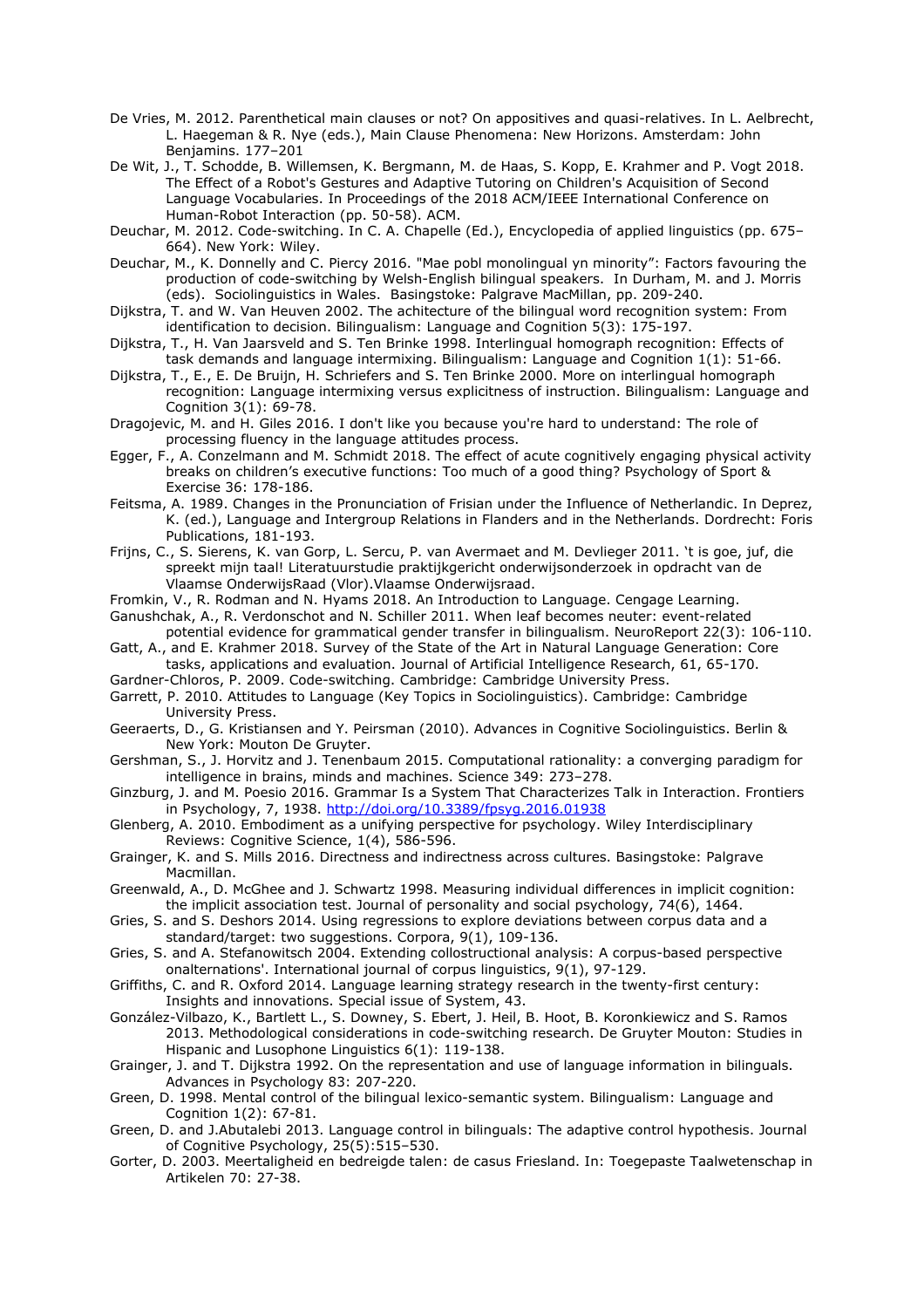Grosjean, F. 2010. Bilingual: Life and Reality. Cambridge, MA: Harvard University Press.

Grosjean, F. 1982. Life with two languages: An introduction to bilingualism. Cambridge, Mass: Harvard University Press.

[Gullberg, M., P. Indefrey and P. Muysken 2009. Research techniques for the study of code-switching. In](https://lup.lub.lu.se/search/publication/cc6dee56-b934-4e7f-9add-f3d820ea3248)  [Bullock, B. E. & Toribio, J. A. \(Eds.\) The Cambridge Handbook of linguistic code-switching \(pp.](https://lup.lub.lu.se/search/publication/cc6dee56-b934-4e7f-9add-f3d820ea3248)  [21-39\). Cambridge University Press.](https://lup.lub.lu.se/search/publication/cc6dee56-b934-4e7f-9add-f3d820ea3248)

Guzzardo Tamargo, R., C. Mazak and M. Parafita Couto (eds) 2016. Spanish-English code-switching in the Caribbean and the U.S. Issues in Hispanic and Lusophone Linguistics, 11. Amsterdam: John Benjamins.<https://benjamins.com/catalog/ihll.11>

Hajer et al. 2017. Ruimte voor nieuwe talenten: keuzes voor nieuwkomers op de basisschool.

Lectoreninitiatief Professionalisering Taalonderwijs Nieuwkomers.

- Halliday, M. 1967. Notes on transitivity and theme in English. Part II. Journal of Linguistics 3: 199–244.
- Hay, J. and K. Drager 2010. Stuffed toys and speech perception. Walter de Gruyter GmbH & Co. KG.
- Hauser, M., N. Chomsky and W. Fitch 2002. The Faculty of Language: What Is It, Who Has It, and How Did It Evolve? Science, 298(22 November 2002), 1569-1579.
- Hinskens, F. , R. van Hout and W.L. Wetzels (eds.) 1997. Variation, Change, and Phonological Theory, Amsterdam: John Benjamins.
- Hinton, G. , L. Deng, D. Yu, G. Dahl, A-R. Mohamed, N. Jaitly, A. Senior, V. Vanhoucke, P. Nguyen, T. Sainath and B. Kingsbury 2012. Deep neural networks for acoustic modeling in speech recognition. IEEE Signal Processing Magazine November 2012: 82–97.
- Hinton, G. and R. Sakhabutdinov 2006. Reducing the dimensionality of data with neural networks. Science 313: 504–507.
- Hoff, E., C. Core, S. Place, R. Rumiche, M. Señor and M. Parra 2012. Dual language exposure and early bilingual development. Journal of Child Language 39(1), 1-27.
- Hoff, E. 2013. Interpreting the early language trajectories of children from low-SES and language minority homes: Implications for closing achievement gaps. Developmental Psychology, 49, 4-6. doi:10.1037/a0027238

Howell, R. 2006. Immigration and koineisation: the formation of early modern Dutch urban vernaculars. Transactions of the Philological Society 104, 207-227.

Hyltenstam, K. and N. Abrahamsson 2003. Maturational constraints in SLA. The handbook of second language acquisition, ed. by C. Doughty and M. Long, 539-588. Oxford: Blackwell Publishing.

- Jepsen, J., G. De Clerck, S. Lutalo-Kiingi (Ed.), et al. 2015. Sign Languages of the World. A Comparative Handbook. Berlin, Boston: De Gruyter Mouton.
- Nunberg, G. 1993. Indexicality and deixis. Linguistics and philosophy, 16, 1-43.
- Johns, B., M. Jones and D. Mewhort 2018. Using experiental optimization to build lexical representations. Psychonomic Bulletin & Review: 1-24.
- Kayne, R. and J-Y. Pollock 1978. Stylistic inversion, successive cyclicity, and Move NP in French. Linguistic Inquiry 9: 595–621.
- Keijzer, M., and M. Schmid 2016. [Individual differences in cognitive control advantages of elderly late](http://www.let.rug.nl/languageattrition/Papers/Keijzer&Schmid2016ms.pdf)  [Dutch-English bilinguals.](http://www.let.rug.nl/languageattrition/Papers/Keijzer&Schmid2016ms.pdf) Linguistic Approaches to Bilingualism, 6(1): 64-85.
- Kepinska, O., M. de Rover, J. Caspers and N. Schiller 2017. On neural correlates of individual differences in novel grammar learning: An fMRI study. Neuropsychologia 98: 156-168.
- Kirby, S. and J. Hurford 2002. The emergence of linguistic structure: An overview of the iterated learning model. In Simulating the evolution of language (pp. 121-147). Springer, London.
- Köpke & Keijzer (in press) Psycholinguistic and neurolinguistic perspectives on language attrition. In Schmid, M.S. & Köpke, B (Eds.), The Handbook of Language Attrition. Oxford: Oxford University Press.

Kornfilt, J. 1997. Turkish. London: Routledge.

- Krahmer, E. and K. van Deemter 2012. Computational Generation of Referring Expressions: A Survey. Computational Linguistics, 38(1), 173-218.
- Sperber, D. and D. Wilson 1986. Relevance: communication and cognition: Harvard University Press.
- Kayne, R. 1972. Subject Inversion in French Interrogatives. In J.Casagrande & B. Saciuk (eds.)
- Generative Studies in Romance Languages, Newbury House, Rowley, MA. 70–126.
- Ke, J-Y., T. Gong and W. Wang 2008. Language change and social networks. Commun. Computat. Phys. 3(4):935–949.
- Kluck, M. 2011. Sentence amalgamation. Ph.D. Dissertation, University of Groningen. LOT Dissertation Series 285.
- Krifka, M. 2008. Basic notions of information structure. Acta Linguistica Hungarica 55: 243–276.
- Kroch, A. 1989. Reflexes of Grammar in Patterns of Language Change. Language Variation and Change 1: 199–244.
- Kroch, A. 2001. Syntactic change. In Baltin, M. & Collins, C. (eds.), The Handbook of Contemporary Syntactic Theory. Malden, MA: Blackwell. 699–729.
- Kroll, J. and E. Bialystok 2013. Understanding the consequences of bilingualism for language processing. Journal of Cognitive Psychology 25(5): 497-514.
- Labov, W. 1969. Contraction, deletion and inherent variability of the English copula. Language 45: 715- 762.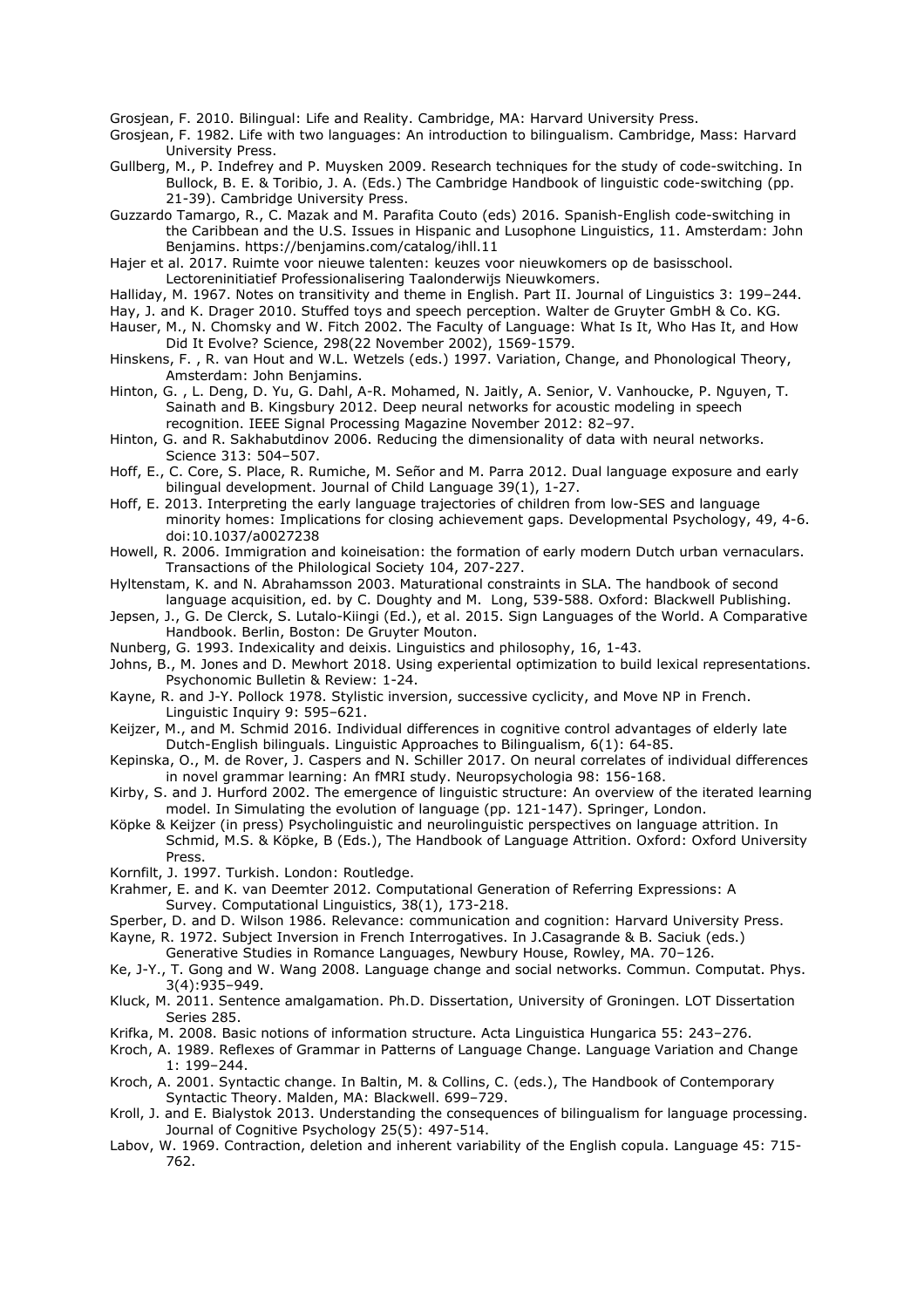Labov, W. 2010. Principles of Linguistic Change: Cognitive and Cultural Factors, Volume 3. Oxford: Wiley Blackwell

- Labov, W 1994-2010. Principles of Linguistic Change. 3 vols. Oxford: Wiley-Blackwell.
- Lambert, W., R. Hodgson, R. Gardner and S. Fillenbaum 1960. Evaluational Reactions to Spoken Language. Journal of Abnormal and Social Psychology, 60, 44-51.

Langacker, RR. 2008. Cognitive Grammar: A Basic Introduction. Oxford: Oxford University Press.

Lee, H., Y. Largman, P. Pham and Y. Andrew 2009. "Unsupervised feature learning for audio classification using convolutional deep belief networks." In Y. Bengio, D. Schuurmans, J. Lafferty, C. Williams and A. Culotta (eds.) Advances in Neural Information Processing Systems 22: 1096–1104.

- Lev-Ari, S. and B. Keysar 2010. Why Don't We Believe Non-Native Speakers? The influence of accent on credibility. Journal of Experimental Social Psychology 46: 6, 1093-1096.
- Lev-Ari, S. and B. Keysar 2012. Less-detailed representation of non-native language: Why non-native speakers' stories seem more vague. Discourse Processes 49, 523-538.
- Li, P., J. Legault and K. Litcofsky 2014. Neuroplasticity as a function of second language learning: anatomical changes in the human brain. Cortex, 58: 301-324.
- Lightfoot, D. 2006. How new languages emerge. Cambridge: Cambridge University Press.
- Lippi-Green, R. 2012. English with an accent: Language, ideology and discrimination in the United States. Routledge.
- MacWhinney, B. and C. Snow 1985. The child language data exchange system. Journal of Child Language, 12(2), 271-295.
- Matusevych, Y., A. Alishahi and A. Backus 2017. The impact of first and second language exposure on learning second language constructions. Bilingualism: Language and Cognition, 20(1), 128-149.
- McGillion, M., J. Herbert, J. Pine, T. Keren-Portnoy, M. Vihman and D. Matthews 2013. Supporting Early Vocabulary Development: What Sort of Responsiveness Matters? IEEE Transaction on Autonomous Mental Development, 5(3), 240-248.
- Meelen, M., K. Mourigh and L. Cheng. To appear. V3 in Dutch urban varieties. In András Bárány, Theresa Biberauer, Jamie Douglas and Sten Vikner (eds.), Clausal Architecture and Its Consequences: Synchronic and Diachronic Perspectives. Cambridge University Press.
- Meuter, R. and A. Allport 1999. Bilingual language switching in naming: Asymmetrical costs of language selection. Journal of Memory and Language 40: 25-40.
- Montrul, S. 2008. Incomplete acquisition in bilingualism. Amsterdam: John Benjamins.
- Monner, D., K. Vatz, G. Morini, S. Hwang and R. DeKeyser 2013. A neural network model of the effects of entrenchment and memory development on grammatical gender learning. Bilingualism: Language and Cognition, 16, 246–265.
- Moro, F. and M. Klamer 2015. Give-constructions in heritage Ambon Malay in the Netherlands. Journal of Language Contact, 8, 263-298
- Mufwene, S. 2001. The ecology of language evolution. Cambridge: Cambridge University Press.
- Munarriz, A. and M. Parafita Couto 2014. ¿ Cómo estudiar el cambio de código ? Incorporación de diferentes metodologías en el caso de varias comunidades bilingües. Lapurdum 18: 43-73.
- Munarriz-Ibarrola A., M. Parafita Couto and E. Vanden Wyngaerd 2018. Methodologies for intra-sentential code-switching research. Linguistics Approaches to Bilingualism 8(1): 1-4.
- Muysken, P. 2000. Bilingual speech: A typology of code-mixing. Cambridge: Cambridge University Press.
- Muysken, P. 2013. Language contact outcomes as the result of bilingual optimization strategies. Bilingualism: Language and Cognition 16: 709–730
- Nagy, N., and M. Meyerhoff 2008. The love that dare not speak its name-The fascination with monolingual speech communities in sociolinguistics. Poster presented at the NWAV 37, Houston, TX. Retrieved from http://projects.chass.utoronto.ca/ngn/pdf/NN&MM\_monolingual\_poster.pdf
- Niedzielski, N. 1999. The effect of social information on the perception of sociolinguistic variables. Journal of Language and Social Psychology, 18(1), 62–85.
- Nortier, J. 2018. Language and identity practices among multilingual Western European youths. Language and Linguistics Compass, 12(5), e12278.
- Nuffic. 2017. Locaties vvto-scholen. Retrieved August 28, 2017, from [https://www.nuffic.nl/primair](https://www.nuffic.nl/primair-onderwijs/talenonderwijs/vroeg-vreemdetalenonderwijs-vvto/locaties-vvto-scholen)[onderwijs/talenonderwijs/vroeg-vreemdetalenonderwijs-vvto/locaties-vvto-scholen](https://www.nuffic.nl/primair-onderwijs/talenonderwijs/vroeg-vreemdetalenonderwijs-vvto/locaties-vvto-scholen)
- Oller, D., P. Niyogi, S. Gray, J. Richards, J. Gilkerson, D. Xu, et al. 2010. Automated vocal analysis of naturalistic recordings from children with autism, language delay, and typical development. Proceedings of the National Academy of Sciences, 107(30), 13354-13359.
- Nuytens, E. 1962. De tweetalige mens. Een taalsociologisch onderzoek naar het gebruik van dialect en cultuurtaal in Borne. Assen: Van Gorcum.
- Paap, K. and O. Sawi 2014. Bilingual advantages in executive functioning: problems in convergent validity, discriminant validity, and the identification of the theoretical constructs. Frontiers of Psychology, 9(5): 962.
- Pablos, L., M. Parafita Couto, B. Boutonnet, A. De Jong, M. Pertain, A. De Haan and N. Schiller (in press). Adjective-Noun order in Papiamento-Dutch code-switching. Linguistic Approaches to Bilingualism.
- Paradis, M. 2004. A neurolinguistics theory of bilingualism. Amsterdam: John Benjamins.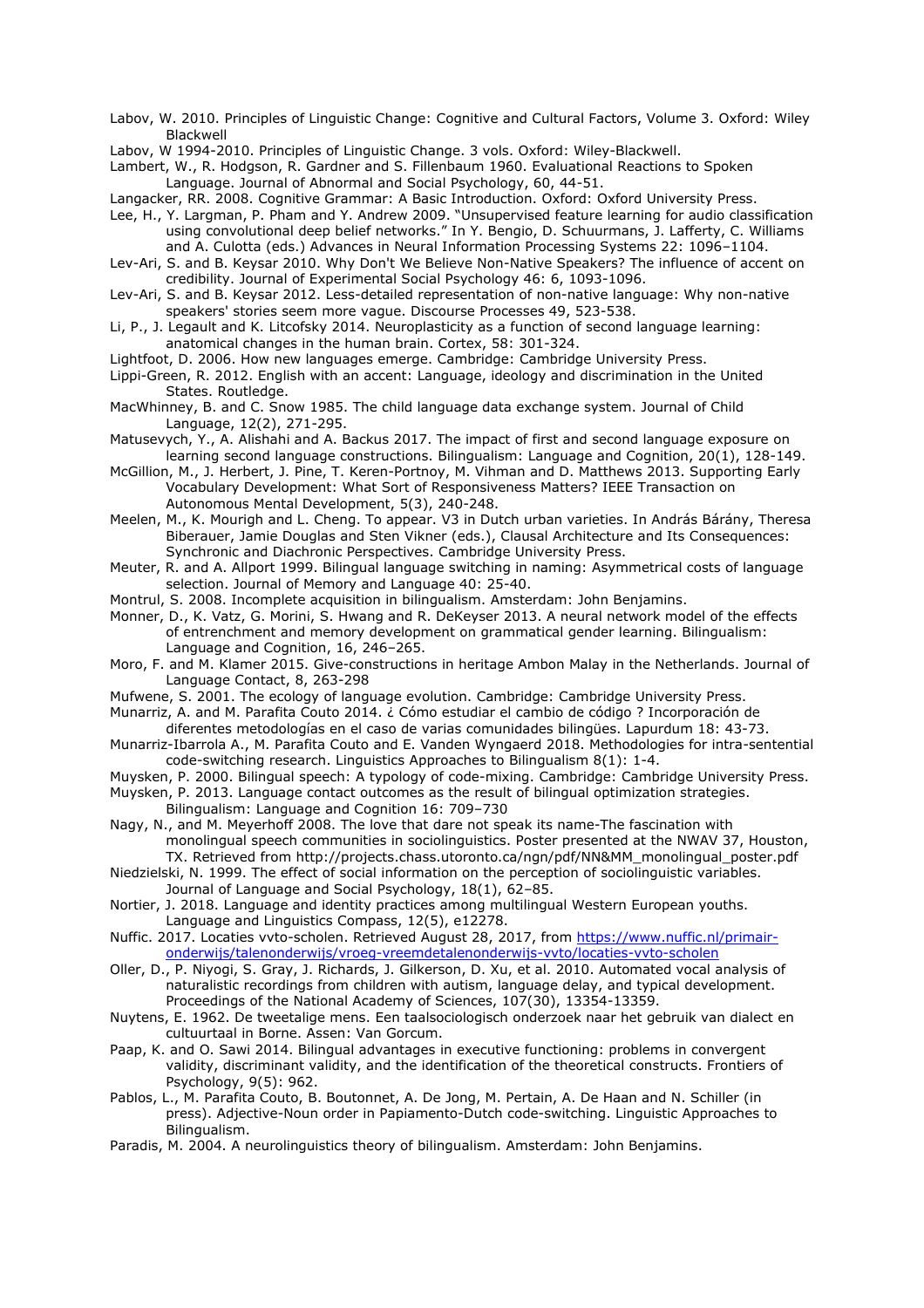- Parafita Couto, M., P. Davies, D. Carter and M. Deuchar 2014. Factors Influencing Code-Switching. In: Thomas E., Mennen I. (Eds.) Advances in the Study of Bilingualism. Bristol: Multilingual Matters. 111-140.
- Parafita Couto, M., B. Boutonnet, N. Hoshino, P. Davies, M. Deuchar and G. Thierry 2017. Testing Alternative Theoretical Accounts of Code-Switching using Event-related Brain Potentials: A Pilot Study on Welsh-English. In Lauchlan, F. & Parafita Couto, MC (Eds). Bilingualism and minority languages in Europe: Current trends and developments. Newcastle: Cambridge Scholars. 242- 256.
- Perdue, C. 1993. Adult Language Acquisition: Cross-linguistic perspectives. Volume 1: Field Methods. Cambridge: Cambridghe University Press.
- Place, S. and E. Hoff 2016. Effects and non-effects of input in bilingual environments on dual language skills in 2-year-olds. Bilingualism: Language and Cognition, 19, 1023-1041.
- Place, S. and E. Hoff 2011. Properties of dual language exposure that influence 2-year-olds' bilingual proficiency. Child Development, 82(6), 1834–1849. article. doi.org/10.1111/j.1467- 8624.2011.01660.x
- Pot, A., M. Keijzer and K. de Bot 2018. Intensity of multilingual use predicts cognitive performance in some multilingual older adults. Brain Sciences, 8(5): 92.
- Quick, A., E. Lieven, A. Backus, and M. Tomasello 2018. Constructively combining languages: The use of code-mixing in German-English bilingual child language acquisition. Linguistic Approaches to Bilingualism, 8 (3), 393-409.<https://doi.org/10.1075/lab.17008.qui>
- Rampton, B., J. Maybin and C. Roberts 2015. Theory and method in linguistic ethnography. In Linguistic Ethnography (pp. 14-50). Palgrave Macmillan, London.
- Rizzi, L. 2013. The functional structure of the sentence, and cartography. In: M. den Dikken (ed.), The Cambridge Handbook of Generative Syntax, 353-424425-457. Cambridge: CUP.
- Rizzi, L. 2015. On the format and locus of parameters: the role of morphosyntactic features. Linguistic Analysis 41: 159–190.
- Roeper, T. 1999. Universal bilingualism. Bilingualism: Language and Cognition 2: 169–186.
- Roeper, T. 2016. Multiple grammars and the logic of learnability in second language acquisition. Frontiers in Psychology vol. 7, article 14. doi: 10.3389/fpsyg.2016.00014.
- Rys, K. 2017. Dialect as a Second Language. Unpublished PhD dissertation Universiteit Gent.
- Sanchez, L. 2012. Convergence in syntax/morphology mapping strategies: Evidence from Quechua– Spanish code mixing. Lingua 122: 511–528.
- Sankoff, G. and S. Laberge 1974. On the acquisition of native speakers by a language. Pidgins and creoles: Current trends and prospects, 73-84.
- Saville-Troike, M. 2007. Introducing Second Language Acquisition. Cambridge: Cambridge University Press.
- Sebregts, K. 2015. The Sociophonetics and Phonology of Dutch r. Utrecht: LOT.
- Senghas, A., S. Kita and A. Özyürek 2004. Children creating core properties of language: Evidence from an emerging sign language in Nicaragua. Science, 305(5691), 1779-1782.
- Siegel J. 2010. Second Dialect Acquisition. Cambridge: CUP.
- Silver, David, A. Huang, C. Maddison, A. Guez, L. Sifre, G. van den Driessche B. Schrittwieser, I. Antonoglou, V. Panneershelvam, M. Lanctot, S. Dieleman, D. Grewe, J. Nha, N. Kalchbrenner, I. Sutskever, T. Lillicrap, M. Leach, K. Kavukcuoglu, T. Graepel and D. Hassabis 2016. "Mastering the game of Go with deep neural networks and tree search." Nature 529: 484–489.
- Smith, K., S. Kirby and H. Brighton 2003. Iterated learning: A framework for the emergence of language. Artificial life, 9(4), 371-386.
- Smith, C. 1997. The parameter of aspect. Dordrecht: Kluwer.
- Stanojević, M. and K. Sima'an 2016. Hierarchical permutation complexity for word order evaluation. Proceedings COLING 2016.
- Steels, L. 2005. The emergence and evolution of linguistic structure: From lexical to grammatical communication systems. Connect. Sci. 17(3–4):213–230.
- Steels, L. and A. McIntyre 1999. Spatially distributed naming games. Adv. Complex Syst. 1(4):301–323.
- Stell, G. and M. Parafita Couto 2012. Code-switching practices in Luxembourg's Lusophone minority: A pilot study on how an immigrant community linguistically behaves differently from the majority, Zeitschrift für Sprachwissenschaft 31(1): 153-185.
- Strand, E. 1999. Uncovering the role of gender stereotypes in speech perception. Journal of Language and Social Psychology, 18(1), 86–100.
- Soukup, B. 2012. Current issues in the social psychological study of 'language attitudes': constructionism, context, and the attitude–behavior link. Language and Linguistics Compass, 6(4), 212–224.
- Suskind, D., K. Leffel, M. Hernandez, S. Sapolich, E. Suskind, E. Kirkham and P. Meehan 2013. An exploratory study of "Quantitative Linguistic Feedback" effect of LENA feedback on adult language production. Communication Disorders Quarterly, 34(4), 199-209.
- Taatgen, N. 2013. The nature and transfer of cognitive skills. Psychological Review, 120(3), 439-471.
- Tamis-LeMonda, C. and M. Bornstein 2002. Maternal responsiveness and early language acquisition. In Advances in child development and behavior (Vol. 29, pp. 89-127). JAI.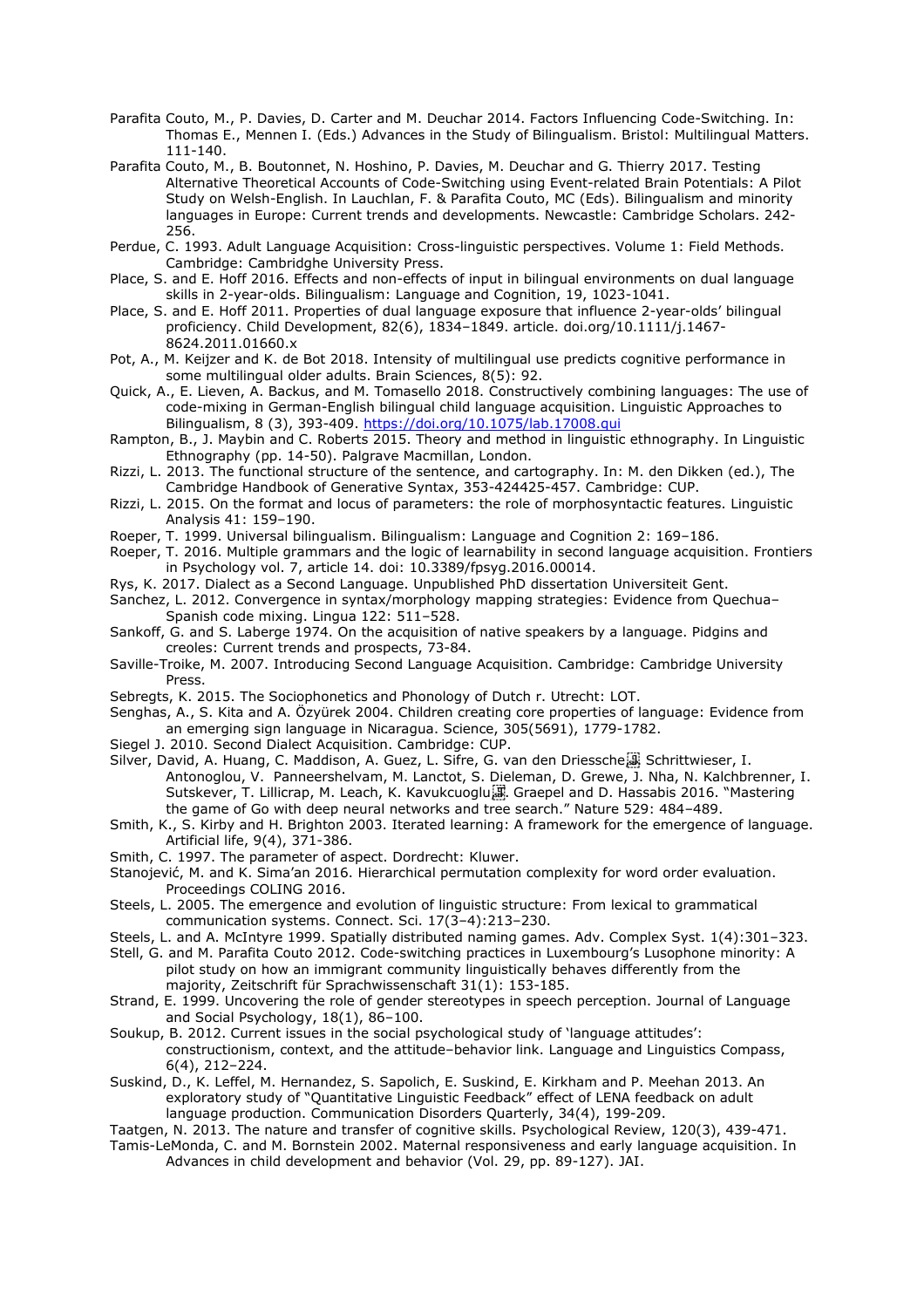- Tannen, D. 2012. Turn-taking and intercultural discourse and communication. In C. Paulston, S. Kiesling and E. Rangel (Eds.), The handbook of intercultural discourse and communication (pp. 135-157). West Sussex, UK: John Wiley & Sons Ltd.
- Tomasello, M. and M. Farrar 1986. Joint Attention and Early Language. Child Development, 57(6), 1454- 1463. doi:10.2307/1130423
- Trudgill, P. 1986. Dialects in contact. [Language in Society 10]. Oxford and New York: Basil Blackwell.
- Unsworth, S., L. Persson, T. Prins and K de Bot 2015. An investigation of factors affecting early foreign language learning in the Netherlands. Applied Linguistics, 36, 527-548 Van den Broek, E., R. de Graaff, S. Unsworth and V. van der Zee 2014. Voorstudie Pilot Tweetalig Primair Onderwijs. Rijksuniversiteit Groningen.
- Van den Broek, E., R. de Graaff, S. Unsworth and V. van der Zee 2014. Voorstudie Pilot Tweetalig Primair Onderwijs. Rijksuniversiteit Groningen.
- Vangsnes, Ø, G. Söderlund and M. Blekesaune 2017. The effect of bidialectal literacy on school achievement. International Journal of Bilingual Education and Bilingualism 20: 346–361, DOI: 10.1080/13670050.2015.1051507.
- Valdés Kroff, J. and M. Fernández-Duque 2017. Experimentally inducing Spanish-English code-switching: A new conversation paradigm. In K. Bellamy, M. Child, P. González González, A. Muntendam and M. Parafita Couto (eds). Multidisciplinary approaches to bilingualism in the Hispanic and Lusophone world (pp.209-231). Amsterdam, The Netherlands: John Benjamins.
- Valdés Kroff, J., R. Guzzardo Tamargo and P. Dussias 2018. Experimental contributions of eye-tracking to the understanding of comprehension processes while hearing and reading code-switches. Linguistic Approaches to Bilingualism 8(1): 98-133.
- Van Der Klis, M., B. Le Bruyn and H. De Swart 2017. Mapping the perfect via translation mining. In Proceedings of the 15th Conference of the European Chapter of the Association for Computational Linguistics: Volume 2, Short Papers (Vol. 2, pp. 497-502).Polio, C. and M. Shea 2014. An investigation into current measures of linguistic accuracy in second language writing research. Journal of Second Language Writing, 26, 10-27.
- Van den Bosch, A. and W. Daelemans 2013. Implicit schemata and categories in memory-based language processing. Language and Speech, 56:3, pp. 308-326.
- Van Noord, G. 2009. Huge parsed corpora in Lassy. In Frank van Eynde, Anette Frank, Koenraad De Smedt, and Gertjan van Noord, editors, Proceedings of the Seventh International Workshop on Treebanks and Linguistic Theories (TLT 7), number 12 in LOT Occasional Series, pages 115–126. Utrecht: Netherlands Graduate School of Linguistics.
- Van Heuven, W., H. Schriefers , T. Dijkstra and P. Hagoort 2008. Language conflict in the bilingual brain. Cerebral Cortex 18(11): 2706-2716.
- Van Heuven, W., T. Dijkstra and J. Grainger 1998. Orthographic neighborhood effects in bilingual word recognition. Journal of Memory and Language 39(3): 458-483.
- Verspoor, M., M. Schmid and X. Xu 2012. A dynamic usage based perspective on L2 writing. Journal of Second Language Writing, 21(3), 239-263.
- Vikør, L. 2001. The Nordic Languages. Their Status and Interrelations. Oslo: Novus Press.
- Vogt, P. 2005a. The emergence of compositional structures in perceptually grounded language games. Artificial intelligence, 167(1-2), 206-242.
- Vogt, P. 2005b. On the acquisition and evolution of compositional languages: Sparse input and the productive creativity of children. Adaptive Behavior 13(4):325–346.
- Vogt, P. 2009. Modeling interactions between language evolution and demography. Human biology, 81(3), 237-258.
- Vogt, P. and E. Haasdijk 2010. Modeling social learning of language and skills. Artificial Life, 16(4), 289- 309.
- Vogt, P. and J. Mastin 2013. Anchoring social symbol grounding in children's interactions. KI-Künstliche Intelligenz, 27(2), 145-151.
- Vogt, P., M. De Haas, C. De Jong, P. Baxter and E. Krahmer 2017. Child-robot interactions for second language tutoring to preschool children. Frontiers in human neuroscience, 11, 73.
- Von Studnitz, R., and D. Green 2002. The cost of switching language in a semantic categorization task. Bilingualism: Language and Cognition 5(3): 241-251.
- Vousten, R. 1995. Dialect als tweede taal: linguïstische en extra-linguïstische aspecten van de verwerving van een Noordlimburgs dialect door standaardtalige jongeren. Dissertation Radboud University Nijmegen. Amsterdam: Dissertation Publishers.
- Weinreich, U., W. Labov and M. Herzog 1968. Empirical foundations for a theory of language change.
- Weinreich, U. and A. Martinet 1953. Languages in contact: Findings and problems. The Hague: Mouton.
- White A, B. Malt and G. Storms 2017. Convergence in the Bilingual Lexicon: A Pre-registered Replication of Previous Studies. Frontiers in Psychology 7: 1–13.
- Yang, C. 2003. Knowledge and learning in natural language. Oxford: Oxford University Press.
- Yang, C. 2016. The price of linguistic productivity: How children learn to break rules of language. Cambridge, MA: MIT Press.
- Zenner, E., A. Backus and E. Winter-Froemel (eds.), in press. Cognitive Contact Linguistics. Placing usage, meaning and mind at the core of contact-induced variation and change. Berlin: Mouton de Gruyter.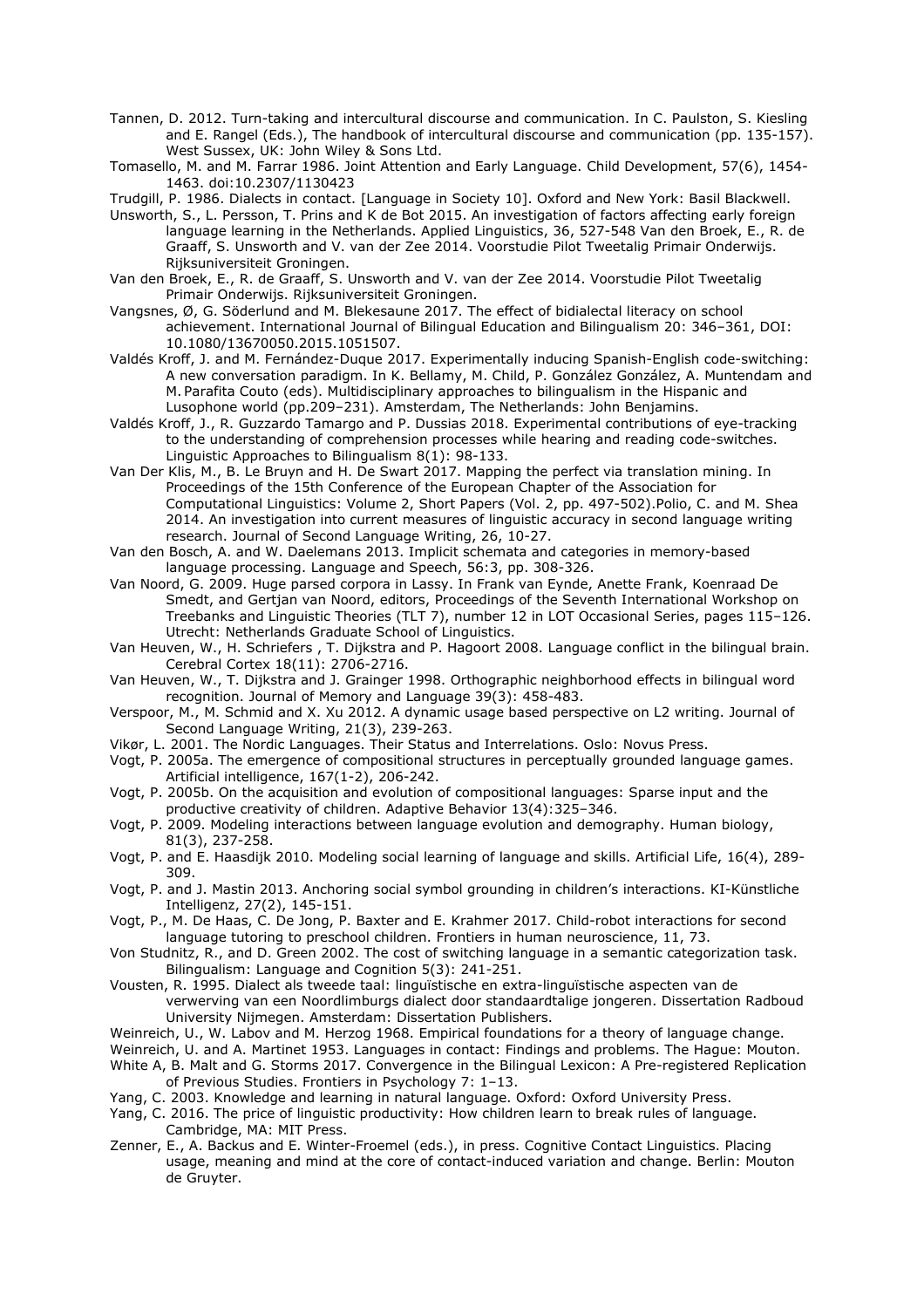- Zeshan, U. 2004. Interrogative constructions in signed languages: cross-linguistic perspectives. Language, 80(1), 7-39.
- Zhao, X., and P. Li 2010. Bilingual lexical interactions in an unsupervised neural network model. International Journal of Bilingual Education and Bilingualism, 13, 505–524.
- Zorzi, M., A. Testolin and I. Stoianov 2013. Modeling language and cognition with deep unsupervised learning: a tutorial overview. Frontiers in Psychology: Language Sciences 4: article 515.

## **Abstract - The Multilingualism Laboratory**

This program proposes **a multilingual turn in linguistic research**, in particular in those domains traditionally colored by a strong monolingual bias. Monolingualism, the situation in which an individual or a community speaks and hears only one language, does not seem to exist in the real world. Even someone who grew up in a standard Dutch environment uses English in education, professional life and leisure time, and is in contact with speakers of, e.g., Frisian, regional varieties of Dutch and minority languages such as Berber, Turkish, Arabic, Sranan and Papiamento. Linguistic reality should therefore be characterized as a spectrum of degrees of multilingualism. Even speakers at the monolingual end of the spectrum speak a language that is in a constant flux due to contact with other languages. Despite this dynamic multilingual reality, the monolingual perspective has dominated neurolinguistic, psycholinguistic, sociolinguistic, theoretical and computational linguistic research for the past decades. This is partly due to methodological reasons: because human language is a highly complex system with many different types of interacting information, researchers tend to abstract away from factors such as multilingual exposure. However, this is also due to the  $-$  often tacit  $-$  assumption that multilingualism is the exception and that it is possible to abstract away from multilingualism when studying language. The time is now ripe to bring the study of human language to the next level. Recent advances in linguistics with respect to methods and techniques, data and tools, and empirical and theoretical results make it possible to move on from the highly idealized monolingual perspective to a more realistic multilingual perspective. The central question of this research program is: **How does a multilingual perspective alter our current understanding of human language?**

A main strength of the present research program is that it has a **multi-layered and integrative** structure. It investigates language from a multilingual perspective at all relevant empirical levels, from the broadest to the narrowest: **the multilingual society, multilingual communication, multilingual language acquisition and learning, and the multilingual mind and brain**. A general question that cuts across all four levels is what happens when two or more languages meet: How does this influence and change the languages themselves, the social situation, communication, language acquisition, and processing and storage in the brain? An example of a more specific integrative question is how an asymmetric social status of two languages that are in contact co-determines the patterns of code-switching (i.e., the mixing of two languages) in a multilingual communicative situation, the process of multilingual acquisition and the neural patterns associated with code-switching. The experiments to be carried out at the various levels will be theoretically informed and the experimental results are expected to profoundly change existing theories of language, language variation and change. The integration culminates in computational modeling experiments that vary the strength of the linguistic and non-linguistic factors identified at the four empirical levels, to find out how different developmental conditions during language acquisition lead to different outcomes at the level of the individual and the community: (near) monolingualism, multilingualism, or a new language that mixes properties of the languages in contact. The program ties together into a coherent whole the strands of multilingualism research that have already started at the research institutes involved in the Multilingualism Laboratory consortium. In doing so, it also **brings together the state-of-the-art methodological expertise needed**: quantitative and qualitative sociolinguistic analysis, formal semantic, pragmatic, syntactic and phonological analysis, psycholinguistic and neuroimaging experiments, computational modeling and methods of applied linguistics. Dutch society is an ideal laboratory for the research program because it is highly multilingual, limited in size, and Dutch, Frisian and their regional varieties are among the best documented and described languages in the world.

It is clear that **multilingualism comes with societal and cognitive challenges and opportunities**. For example, growing up in a bilingual family and becoming fluent in two languages gives the child an advantage over its monolingual peers, whereas insufficient parental input in one or more languages may cause a language development deficit that is difficult to overcome later in life. An important